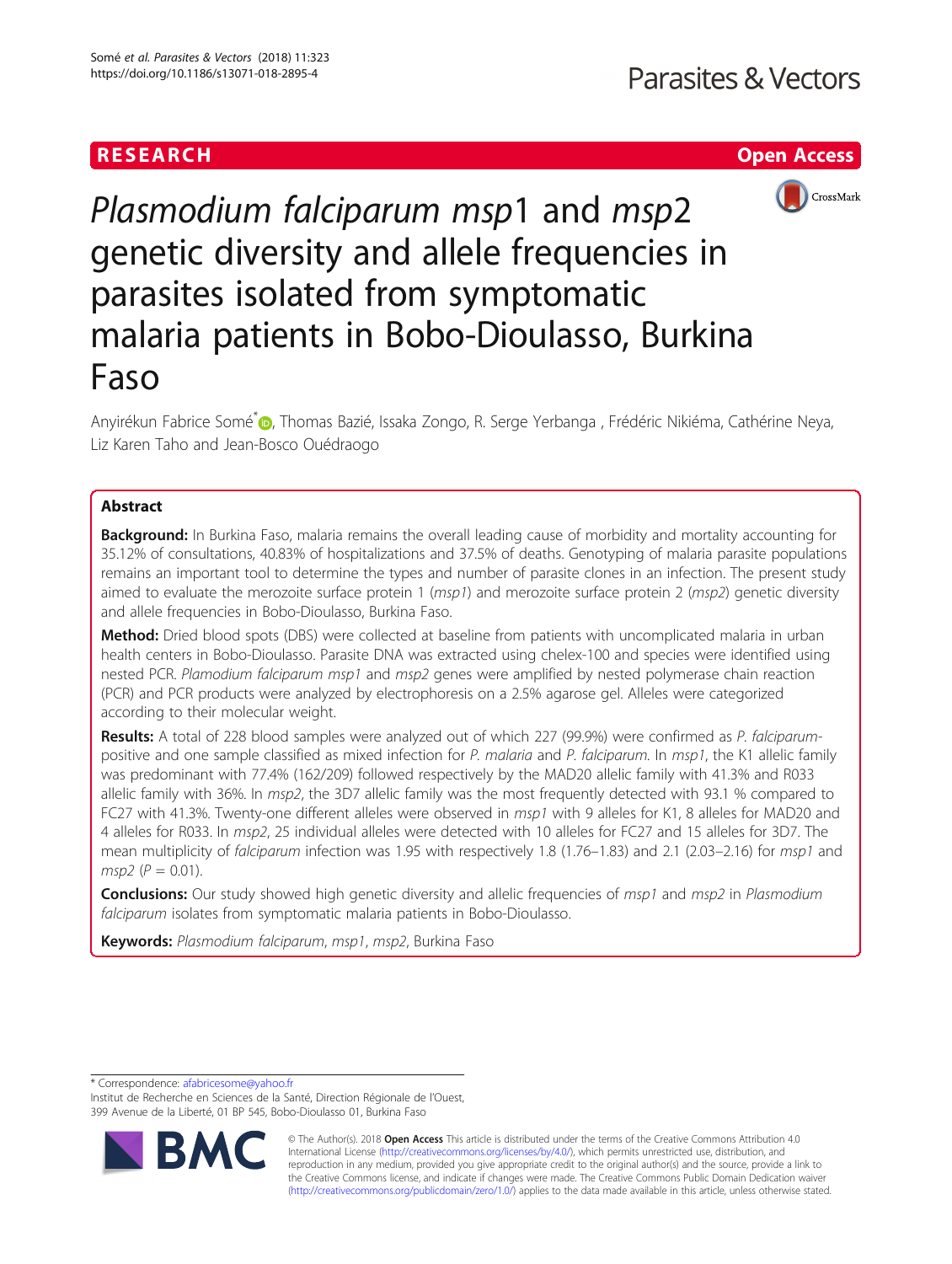#### Background

Despite substantial efforts to eliminate or control malaria, it remains the leading cause of morbidity and mortality in the world [[1](#page-6-0)]. In Burkina Faso, malaria is responsible of 35.12% of consultations, 40.83% of hospitalizations and 37.5% of deaths. Since 2005, several efforts have been made in the country to reduce the burden of malaria including provision of artemisinin-based combinations treatments (ACTs), distribution of long-lasting insecticidal nets (LLINs) and scale-up of seasonal malaria chemoprevention with amodiaquine-sulfadoxine-pyrimethamine (AQ-SP) in children aged 6–59 months. However, in 2015, the Burkinabe health facilities recorded 7,836,411 malaria cases, including 450,042 cases of severe malaria and 5379 deaths [[2\]](#page-6-0).

Genotyping of malaria parasite populations remains an important tool to determine the types and number of parasite clones in an infection. In molecular epidemiological studies of malaria, this approach is used to investigate the genetic diversity of infections with consideration of various factors including transmission intensity and host immunity. The most widely used techniques for genotyping malaria infections are based on amplification by PCR of the polymorphic genes encoding the merozoite surface proteins 1 and 2 (MSP1 and MSP2) and the glutamate-rich protein (GLURP) [\[3](#page-6-0)–[9](#page-6-0)]. MSP 1 and MSP2 are two major Plasmodium falciparum blood-stage malaria vaccine targets [\[10](#page-6-0)] playing important role in identification of genetically distinct *P. falciparum* parasite sub-populations  $[11]$  $[11]$ . They are involved in erythrocyte invasion [[12\]](#page-6-0) and are targeted by the immune responses [[13](#page-6-0), [14](#page-6-0)]. MSP1 is a 190 KDa surface protein encoded by the *msp1* gene located on chromosome 9 and contains 17 blocks of sequences flanked by conserved regions [\[15](#page-6-0), [16](#page-6-0)]. Block 2, which is the most polymorphic part of MSP1, is grouped into three allelic families namely K1, MDA20 and R033 [\[17\]](#page-6-0). MSP2 is a glycoprotein encoded by the msp2 gene located on chromosome 2 and composed by five blocks of which the central block is the most polymorphic  $[18]$ . The *msp2* alleles are grouped into two allelic families, FC27 and 3D7/IC1 [[11](#page-6-0)].

Both *msp1* and *msp2* have been shown to be highly polymorphic in different geographical settings in malaria endemic countries [\[3](#page-6-0), [7,](#page-6-0) [19](#page-6-0), [20\]](#page-6-0). In areas with intense malaria transmission, the probability of new infection with the same parasite genotype in a subject is very low [[21\]](#page-6-0). The diversity of the  $P$ . falciparum genome enables the comparison of the genotypes of isolates collected before the treatment and at the time of recurrent malaria infection. This comparison has been widely used to classify treatment outcomes in antimalarial clinical trials [[22](#page-6-0), [23\]](#page-6-0). To our knowledge, there is very limited information on *msp1* and *msp2* genetic diversity in Bobo-Dioulasso. The present study aimed to evaluate the genetic diversity and allele frequencies of msp1 and msp2 in malaria parasites isolated from symptomatic patients in Bobo-Dioulasso, Burkina Faso.

#### **Methods**

#### Study site

Samples for this study were provided by a clinical trial conducted from October to December 2012 in two health facilities of Colsama and Sakaby in the district of Do in Bobo-Dioulasso, located in the western region of Burkina Faso. Malaria transmission is holoendemic with a peak around August to October and an estimated entomological inoculation rate (EIR) of 300–500 infective bites per person per year. In 2012, the population of the health district of Do was estimated to be about 504,895 inhabitants [\[24](#page-6-0)].

#### Patients and inclusion criteria

All subjects aged 6 months or more and attending Colsama and Sakaby health centers with fever or history of fever in the last 24 h were referred by a clinician for screening of malaria infection using Giemsa-stained thick and thin blood smears. Participants with Plasmodium spp. infection at parasite densities between 2000 and 200,000 parasites/ $\mu$ l and hemoglobin > 5g/dl were included in the clinical study after they or their parents/guardians had signed an informed consent form. Other inclusion criteria were: absence of known adverse events to study drugs, absence of non-malarial febrile diseases, absence of documented malaria treatment in the two weeks prior to enrolment, absence of danger signs or severe malaria. Details of the overall clinical study have been described elsewhere [\[25\]](#page-6-0).

#### Samples collection and laboratory analysis

For all patients included in the clinical study, blood was also collected on filter papers (Whatman 3 mm, GE Healthcare, Pittsburg, USA) at any scheduled or unscheduled visit, labeled, air-dried and stored into sealed plastic bags at ambient temperature. Parasite DNA was subsequently extracted from day 0 samples using the QIAamp DNA Mini Kit (Qiagen, Hilden, Germany) according to the Qiagen-DNA purification from dried blood spot protocol.

Plasmodium species were detected using a modified protocol from Snounou et al. [\[26](#page-6-0)]. Briefly, species were analyzed/determined by amplification of 18S ribosomal RNA using nested PCR with secondary primers specific to the species Plasmodium falciparum, Plasmodium malariae, Plasmodium ovale and Plasmodium vivax. Primary and nested PCR primer sets used are listed in Table [1](#page-2-0). Separate reactions were performed for each set of nested primers. For quality control, a template-free control was used in all reactions and genomic DNA from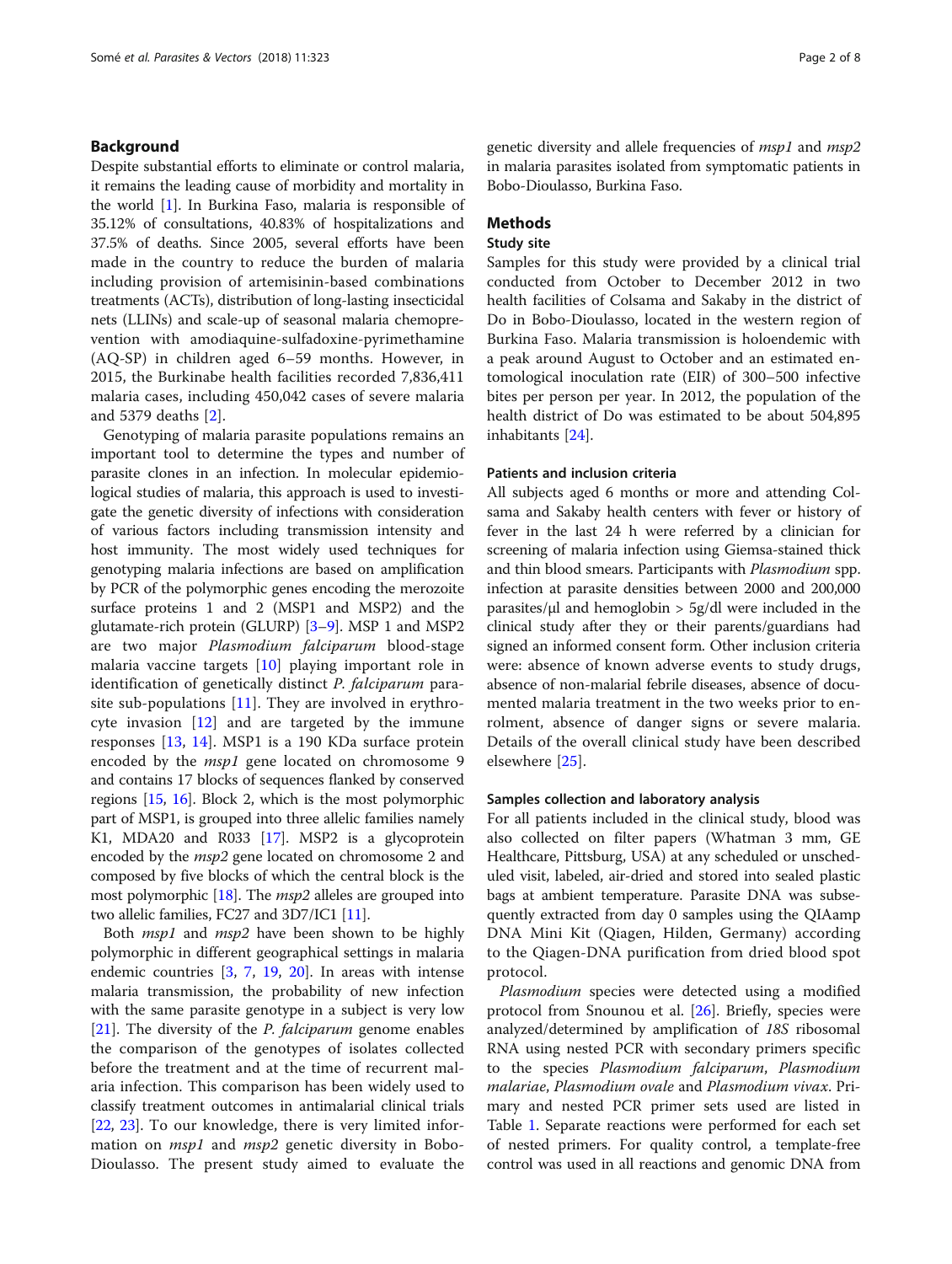<span id="page-2-0"></span>Table 1 Primary and secondary PCR primers for Plasmodium species

| PCR round             | Primer name | Primer sequence (5'-3')               |
|-----------------------|-------------|---------------------------------------|
| Primary PCR           | rPI Uf      | <b>TTAAAATTGTTGCAGTTAAAACG</b>        |
|                       | rPI Ur      | <b>CCTGTTGTTGCCTTAAACTTC</b>          |
| Nested PCR<br>species | rFAI f      | <b>TTAAACTGGTTTGGGAAAACCAAATATATT</b> |
|                       | rFAI r      | ACACAATGAACTCAATCATGACTACCCGTC        |
|                       | rMAI f      | ATAACATAGTTGTACGTTAAGAATAACCGC        |
|                       | rMAI r      | <b>AAAATTCCCATGCATAAAAAATTATACAAA</b> |
|                       | rVIVf       | CGCTTCTAGCTTAATCCACATAACTGATAC        |
|                       | rVIVr       | ACTTCCAAGCCGAAGCAAAGAAAGTCCTTA        |
|                       | rOVAf       | ATCTCTTTTGCTATTTTTTAGTATTGGAGA        |
|                       | r∩VAr       | GGAAAAGGACACATTAATTGTATCCTAGTG        |

laboratory strains was used as a positive control for respective species. Both primary and secondary PCRs were carried out in a final volume of 25 μl containing 16.05 μl of sterile water, 0.5 μl of each primer [\(www.eurogentec.com\)](http://www.eurogentec.com), 2.5 μl of 10× PCR buffer, 2.5 μl of each dNTP, 1.5 μl of 25 mM MgCl<sub>2</sub>, 0.2 μl of Go Taq DNA polymerase ([www.promega.com\)](http://www.promega.com) and 2 μl of Template DNA or primary PCR product. All PCRs were performed in a BIO-RAD S1000 thermal cycler (Bio-Rad, California, USA) under the following conditions for primary (35 cycles) and secondary PCR (30 cycles): initial denaturation at 94 °C for 1 min, extension at 94 °C for 1 min, 58 °C for 2 min and 72 °C for 5 min, and final elongation at 72 °C for 5 min.

The msp1 and msp2 of all Plasmodium falciparum parasites were amplified using sequence-specific primers according to a modified protocol previously described [[3\]](#page-6-0). In summary, the primary reaction used a set of primers corresponding to the conserved regions of block 2 for msp1 and block 3 for msp2. The second reaction primer set targets specific allelic families of msp1 (MAD20, K1 and R033) or msp2 (IC/3D7 and FC27). Reactions for each set of primary and nested primers were performed separately. A template-free control was used in all reactions and genomic DNA from cloned laboratory strains was used as a positive control for respective alleles. Cycling conditions for both msp1 and msp2 as well as primer sequences are summarized in Table 2.

All PCR products were analyzed by electrophoresis on a 2.5% agarose gel. DNA fragments were stained with ethidium bromide and visualized by UV transillumination. The sizes of the amplicons were detected using a 100 bp DNA ladder (Promega, Madison, USA). Plasmodium species were identified by comparison of DNA fragments from the samples with DNA fragments from known positive controls [\(www.beiresource.org](http://www.beiresource.org)). Alleles of *msp1* and *msp2* were categorized according to their molecular weights.

#### Multiplicity of infection (MOI)

MOIs were calculated by dividing the total number of distinct *msp1* and *msp2* genotypes by the number of positive samples for each marker. The mean MOI was calculated by dividing the total number of alleles detected in

Table 2 Primers sequences, cycling conditions and annealing temperature for msp1 and msp2 PCR

| Gene            | PCR round                                                                                  | Primer name                                                                                             | Sequence (5'-3')                                                 | Cycling conditions                                                                                                                                            | Allelic family (annealing<br>temperature) | Positive<br>control |
|-----------------|--------------------------------------------------------------------------------------------|---------------------------------------------------------------------------------------------------------|------------------------------------------------------------------|---------------------------------------------------------------------------------------------------------------------------------------------------------------|-------------------------------------------|---------------------|
| msp1            | Primary                                                                                    | $M1-OF$ :                                                                                               | CTAGAAGCTTTAGAAGATGCAGTATTG                                      | Initial denaturation: 95 °C for                                                                                                                               | 61 °C                                     |                     |
|                 |                                                                                            | $M1$ -OR:<br><b>CTTAAATAGTATTCTAATTCAAGTGGATCA</b><br>for 1.5 min; final elongation:<br>72 °C for 5 min |                                                                  | 5 min; PCR: 25 cycles of 94 °C<br>for 1 min, 61 °C for 45 s, 72 °C                                                                                            |                                           |                     |
|                 | Secondary                                                                                  | M1-KF:                                                                                                  | AATGAAGAAGAAATTACTACAAAAGGTGC<br>Initial denaturation: 95 °C for |                                                                                                                                                               | K1(61 °C)                                 | 3D7                 |
|                 | $M1-KR$ :<br>GCTTGCATCAGCTGGAGGGCTTGCACCAGA<br>AAATGAAGGAACAAGTGGAACAGCTGTTAC<br>$M1-MF$ : |                                                                                                         |                                                                  | 5 min; PCR: 30 cycles of 94 °C<br>for 45 s, allele-specific °C for                                                                                            |                                           |                     |
|                 |                                                                                            | 30s, 72 $°C$ for 1 min; final                                                                           | MAD20 (61 °C)                                                    | HB <sub>3</sub>                                                                                                                                               |                                           |                     |
|                 |                                                                                            | $M1-MR$ :                                                                                               | ATCTGAAGGATTTGTACGTCTTGAATTACC                                   | elongation: 72 ℃ for 5 min                                                                                                                                    |                                           |                     |
|                 |                                                                                            | $M1-RF:$                                                                                                | <b>TAAAGGATGGAGCAAATACTCAAGTTGTTG</b>                            |                                                                                                                                                               | R033 (63 °C)                              | R033                |
|                 |                                                                                            | $M1-RR:$                                                                                                | CATCTGAAGGATTTGCAGCACCTGGAGATC                                   |                                                                                                                                                               |                                           |                     |
| Primary<br>msp2 |                                                                                            | MSP2-1:                                                                                                 | ATGAAGGTAATTAAAACATTGTCTATTATA                                   | Initial denaturation: 94 °C for<br>5 min; PCR: 40 cycles of 94 °C<br>for 1.5 min, 55 °C for 45 s, 72 °C<br>for 1.5 min; final elongation:<br>72 °C for 10 min | (55 °C)                                   |                     |
|                 |                                                                                            | MSP2-4:                                                                                                 | ATATGGCAAAAGATAAAACAAGTGTTGCTG                                   |                                                                                                                                                               |                                           |                     |
|                 | Secondary                                                                                  | A1:                                                                                                     | GCAGAAAGTAAGCCTTCTACTGGTGCT                                      | Initial denaturation: 94 °C for<br>2 min; PCR: 30 cycles of 94 °C<br>for 1.5 min, 55 °C for 45 s,<br>72 °C for 1.5 min; final<br>elongation: 72 °C for 10 min | IC/3D7 (55 °C)                            | 3D7                 |
|                 |                                                                                            | 3D7 A2:                                                                                                 | GATTTGTTTCGGCATTATTATGA                                          |                                                                                                                                                               |                                           |                     |
|                 |                                                                                            | FC27 B1:                                                                                                | GCAAATGAAGGTTCTAATACTAATAG                                       |                                                                                                                                                               | FC27 (55 °C)                              | HB3                 |
|                 |                                                                                            | FC27 B2:                                                                                                | <b>GCTTTGGGTCCTTCTTCAGTTGATTC</b>                                |                                                                                                                                                               |                                           |                     |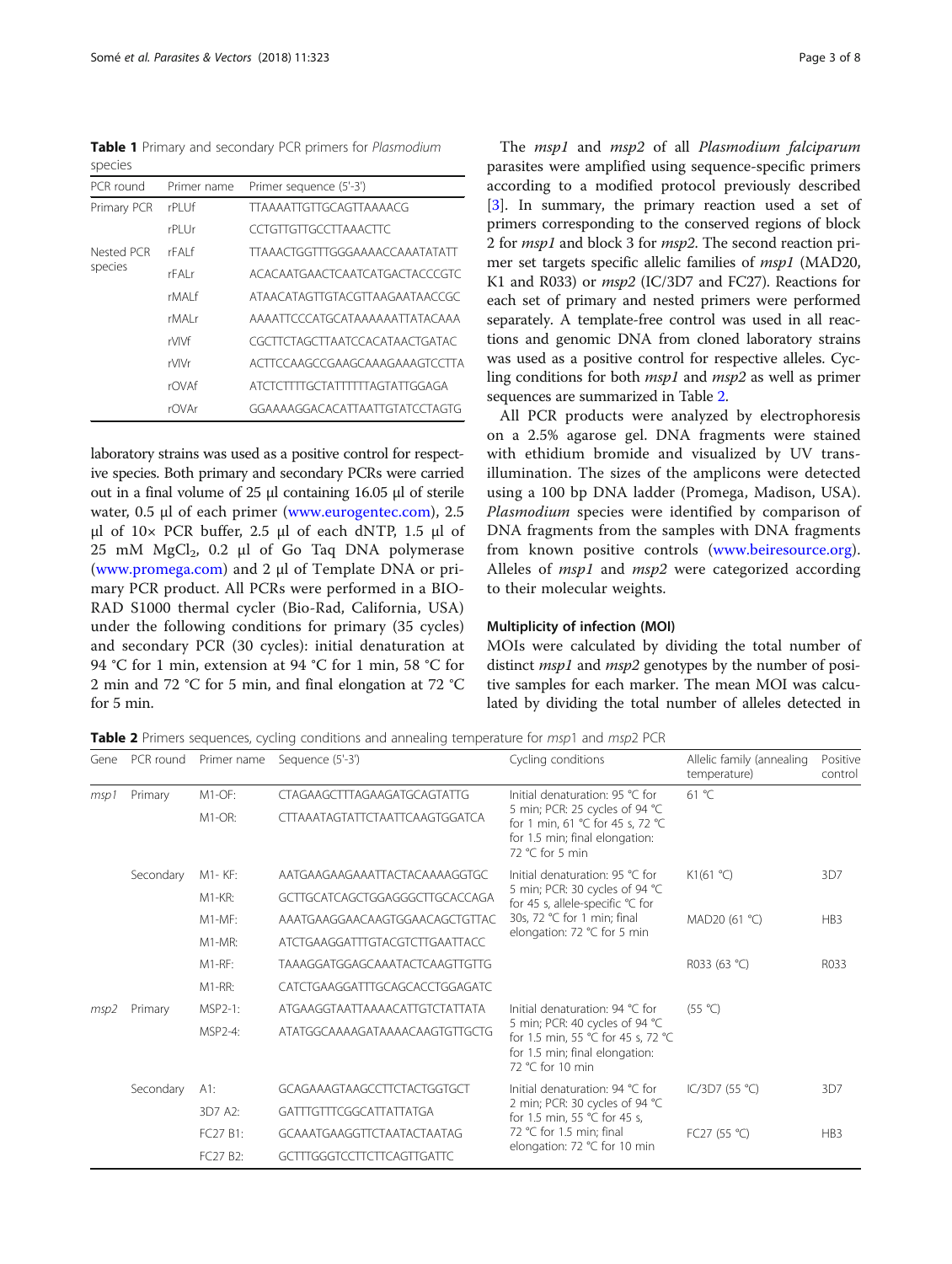both *msp1* and *msp2* by the total number of positive samples for both markers. Samples were considered single infected when harboring only one allele at each of the genotyped loci. Multiclonal infections were defined as infections with more than one allele in at least one locus.

#### Statistical analysis

Data were collected with Epidata and analyzed by R version 3.4.0 (2017-04-21). The allelic frequency of msp1 and msp2 was calculated as the proportion of the allele detected for each allelic family out of the total of alleles detected. The frequency of polyclonal infection was calculated using number of samples with more than one amplified fragment out of the total samples. The mean MOI was determined by dividing the total number of alleles detected in both msp1 and msp2 by the total number of positive samples for both markers. The Chisquare test was used to compare proportions. Statistical significance was defined as  $P < 0.05$ .

#### Results

#### Baseline characteristics

Overall, 441 subjects were screened for malaria infection out of which 244 subjects were included in the clinical study. Sixteen subjects were excluded (withdraw of consent, protocol violation, loss of follow-up) and the remaining 228 subjects completed the study follow-up. Details on baseline characteristics of the study population will be published elsewhere. Briefly, the study included 110 male and 118 female subjects. The mean age was 9.8 years  $(± 0.6)$  with minimum and maximum ages of 0.6 and 60 years, respectively. The mean body axillary temperature measured prior to blood sampling was 38.51 °C  $(\pm 1.1)$  and the mean parasite count was 52,543 parasites (46,385.36–58,700.89) per μl of blood.

#### Prevalence of Plasmodium species

All 228 blood samples analyzed were confirmed as P. falciparum-positive by nested-PCR. Only one sample was classified as a mixed infection for P. malariae and P. falciparum. Plasmodium ovale and P. vivax were not detected in the samples.

#### Frequency of msp1 and msp2 allelic families

Out of 228 baseline samples analyzed, 209 were successfully amplified for  $msp1$  (91.67%) and 188 (82.8%) for *msp2*. In *msp1*, the K1 allelic family was predominant with 77.4% (162/209), followed by the MAD20 allelic family with 41.3% (86/209) and the R033 allelic family with 36% (75/209). Thirty-eight percent (38.1%) of the samples positive for *msp1* were classified as monoclonal infection and the remaining 61.9% were classified as polyclonal infections with K1/MAD20, K1/R033 and MAD20/R033 representing 21.5, 22.3 and 11.3%,

respectively. Only 6.9% of samples harbored together the K1, MAD20 and R033 allelic families (Table [3\)](#page-4-0). In msp2, the 3D7 allelic family was the most frequently detected with 88.2% (176/188) compared to FC27 with 52.9%. Allelic distributions of both msp1 and msp2 did not differ significantly when the study population was subdivided by age group (Table [4](#page-4-0)). About one-third (34.4%) of samples were classified as polyclonal infection and two-thirds classified as monoclonal infection for msp2 (Table [5\)](#page-5-0).

#### Genetic diversity and allelic frequency

For both *msp1* and *msp2*, alleles were classified according to the size of the amplified PCR fragment. Twenty-one different alleles were observed in *msp1* with 9 alleles for K1 (fragment range 160–350 bp), 8 alleles for MAD20 (fragment range 150–300 bp) and for 4 alleles for R033 (fragment range  $120-200$  bp). In  $msp2$ , the K1 200 bp, 250 bp and 240 bp; the MAD20 200 bp and 220 bp; and the R033 150 bp were the most prevalent with a frequency above 20%. The allele distribution of  $msp1$  is represented in Fig. [1a-c.](#page-5-0)

With regard to *msp2*, 25 individual alleles were detected with 10 alleles for FC27 (fragment range 250–550 bp) and 15 alleles for 3D7 (fragment range 100–450 bp). The frequency of all alleles detected in the 3D7 family was less than 20% while the allele with 400 bp (31%) was the most prevalent in the FC27 family. Allele distribution for both FC27 and 3D7 families is illustrated in Fig. [1d-e.](#page-5-0)

#### Multiplicity of infection (MOI)

In total, 61.9% (153/209) and 34.4% (65/188) of the isolates contained multiple infections in *msp1* and *msp2*, respectively. The MOIs for both *msp1* and *msp2* are summarized in Table [5.](#page-5-0) MOI for  $msp2$  was 2.1 (2.03–2. 16) with a range of 1–6 strains, and was higher than MOI for  $msp1$ , i.e. 1.8 (1.76–1.83) with a range of 1–4 strains  $(P = 0.01)$ .

#### **Discussion**

Plasmodium falciparum msp1 and msp2 are currently being recommended in antimalarial clinical trials as standard markers to distinguish recrudescent from newly infecting malaria parasites [\[27\]](#page-6-0). However, to our knowledge, very few studies have investigated the genetic diversity of *msp1* and *msp2* in malaria parasites circulating in many endemic countries including Burkina Faso. Our study aimed to evaluate the genetic diversity and allelic frequency of msp1 and msp2 in malaria parasites isolated from symptomatic patients in Bobo-Dioulasso.

Our study showed that the frequency of successfully genotyped samples for *msp1* was higher than *msp2*. This result is consistent with previous studies in a rural area of Burkina Faso [[28\]](#page-6-0) and in Cote d'Ivoire and Gabon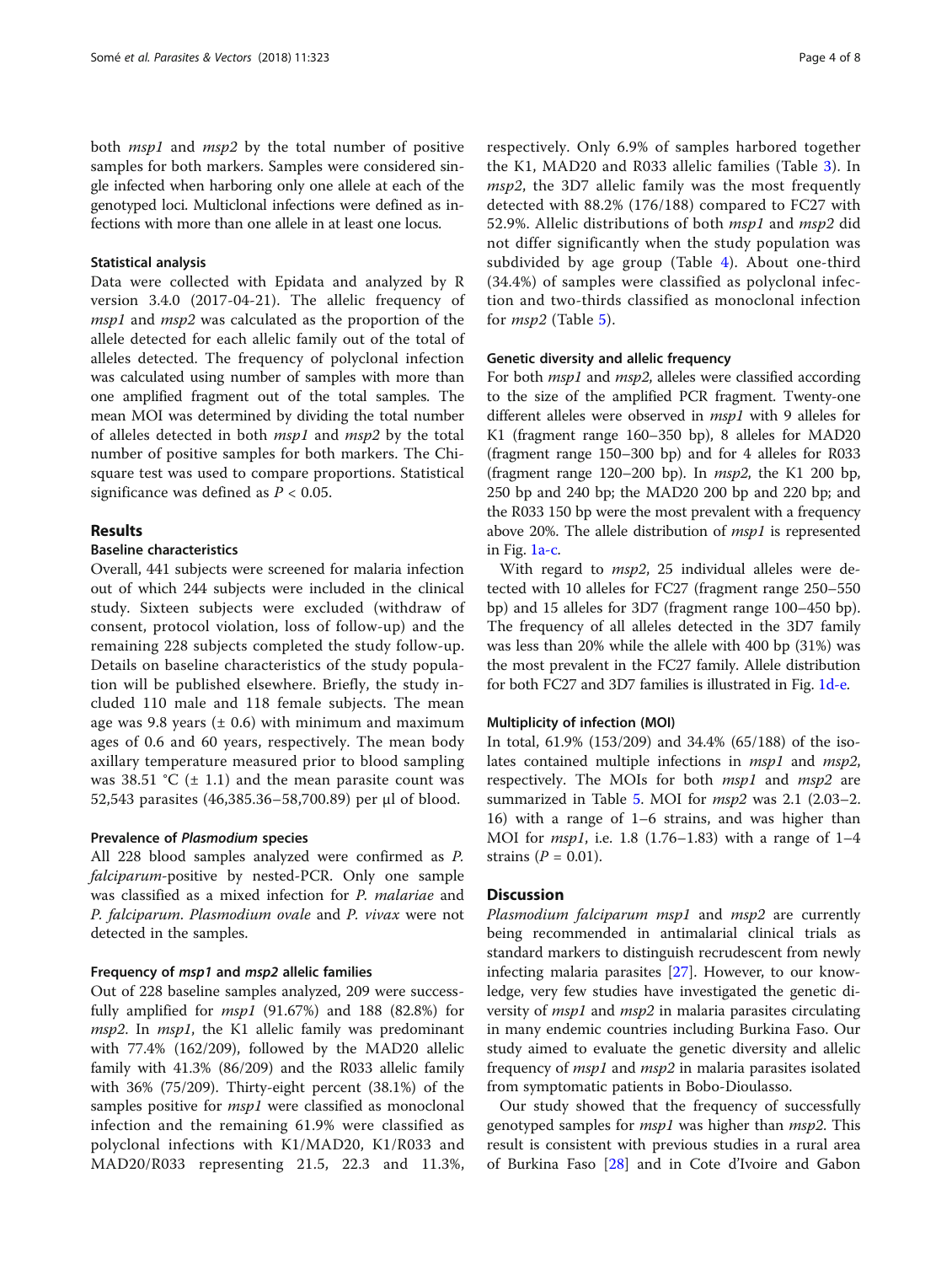| Gene | Allele            | Baseline sample  |            |                    |                |  |  |
|------|-------------------|------------------|------------|--------------------|----------------|--|--|
|      |                   | Positive n/N (%) | $P$ -value | Fragment size (bp) | No. of alleles |  |  |
| msp1 | MAD <sub>20</sub> | 86/209 (41.14)   | < 0.0001   | $160 - 300$        | 8              |  |  |
|      | K1                | 162/209 (77.51)  |            | 160-350            | 9              |  |  |
|      | R033              | 76/209 (36.36)   |            | 130-220            | $\overline{4}$ |  |  |
|      | <b>MAD20/K1</b>   | 53/209 (21.45)   |            |                    |                |  |  |
|      | MAD20/R033        | 28/209 (11.33)   |            |                    |                |  |  |
|      | K1/R033           | 55/209 (22.26)   |            |                    |                |  |  |
|      | MAD20/K1/R033     | 17/209 (6.88)    |            |                    |                |  |  |
| msp2 | <b>FC27</b>       | 78/188 (41.26)   | < 0.0001   | 250-530            | 10             |  |  |
|      | IC1/3D7           | 176/188 (93.12)  |            | 100-450            | 15             |  |  |
|      | FC27/IC1/3D7      | 65/188 (34.39)   |            |                    |                |  |  |

<span id="page-4-0"></span>Table 3 Genetic diversity of Plasmodium falciparum msp1 and msp2

Abbreviations: N number of total samples analyzed, n number of positive samples

[[29\]](#page-7-0). K1 and 3D7 were the predominant families for msp1 and msp2 as also demonstrated in previous studies in Africa including Burkina Faso [[28,](#page-6-0) [30\]](#page-7-0), Cote d'Ivoire, Gabon [\[29](#page-7-0)] and Ethiopia [\[11](#page-6-0)], but in contrast to other studies in Sudan and Central Africa [\[31\]](#page-7-0). These two allelic families might play important roles in clinical malaria at least in Bobo-Dioulasso. In our study, we did not examine the association between the dominant allelic families and the manifestation of the disease because all samples were collected from uncomplicated malaria patients. In previous studies, the dominance of K1 allelic family has been associated with severe malaria [\[32](#page-7-0), [33](#page-7-0)] and also with asymptomatic malaria [[34](#page-7-0), [35](#page-7-0)].

Our study reported high genetic diversity with 21 and 25 genotypes for *msp1* and *msp2*, respectively, in parasites circulating in the southwest of Burkina Faso. This finding is consistent with those from previous studies in different malaria endemic countries in Africa [\[28,](#page-6-0) [36](#page-7-0), [37\]](#page-7-0). The high parasite genetic diversity may be related to the intensity of malaria transmission in Bobo-Dioulasso where 767,126 cases were recorded in 2015 [\[2\]](#page-6-0). A number of studies have demonstrated that the majority of subsequent malaria episodes in this area are due to newly infecting parasites [[38](#page-7-0)–[40\]](#page-7-0). This high genetic diversity found in Bobo-Dioulasso might be associated with the high risk of being infected by multiple parasites haboring different genotypes. The genetic diversity reported could also be an effect of factors such as antimalarial pressure, the use of LLINs, insecticide indoor residual spraying and other factors as demonstrated in previous studies [[28\]](#page-6-0).

Our study did not show any significant difference in MOI using *msp1* and *msp2* with nearly two alleles per locus for both markers. The overall MOI reported in this study is lower than that reported by Soulama et al. [\[28\]](#page-6-0) in parasites isolated from symptomatic children in Ouagadougou and Saponé, respectively located in the centre and centre-south of Burkina Faso [\[28](#page-6-0)]. The difference in MOI can be explained by the differences in geographical areas, intensity of malaria transmission and other factors such as the difference in age of study population and mean parasite density in the study population [\[31,](#page-7-0) [36,](#page-7-0) [41](#page-7-0)]. In our study, we did not analyze MOI according to the age, intensity of transmission or parasite density but several studies reported conflicting results. Some studies have demonstrated that MOI correlates with ages, parasite density [\[41](#page-7-0), [42](#page-7-0)] and intensity of malaria transmission [\[43](#page-7-0)] but others studies failed to demonstrate this correlation [\[44](#page-7-0), [45](#page-7-0)]. The low MOI reported in our study can also be explained as an effect of malaria control measure such as the deployment of artemisinin-combination therapy  $[46]$  $[46]$ , and the largescale distribution of LLINs across the country.

One limitation of this study is that the allelic frequencies and genetic diversity reported may have been estimated incorrectly due to the detection limit of the PCR technique used in the study. Alleles with short differences in length (less than 10 bp) might not be clearly distinguished

Table 4 Prevalence of msp1 and msp2 allelic families per age group

| Age group   | К1<br>n(%) | <b>MAD</b><br>n(%) | <b>RO33</b><br>n(%) | 3D7<br>n(%)    | FC27<br>n(%)  |
|-------------|------------|--------------------|---------------------|----------------|---------------|
| $<$ 5 years | 55 (77.5)  | 29 (40.9)          | 25(35.2)            | 59/62 (95.2)   | 28/62 (45.2)  |
| $> 5$ years | 106 (76.9) | 57(41.3)           | 51 (37.0)           | 116/126 (92.0) | 50/126 (39.7) |
| $P$ -value  | 0.9        | 0.9                | 0.7                 | 0.3            | 0.3           |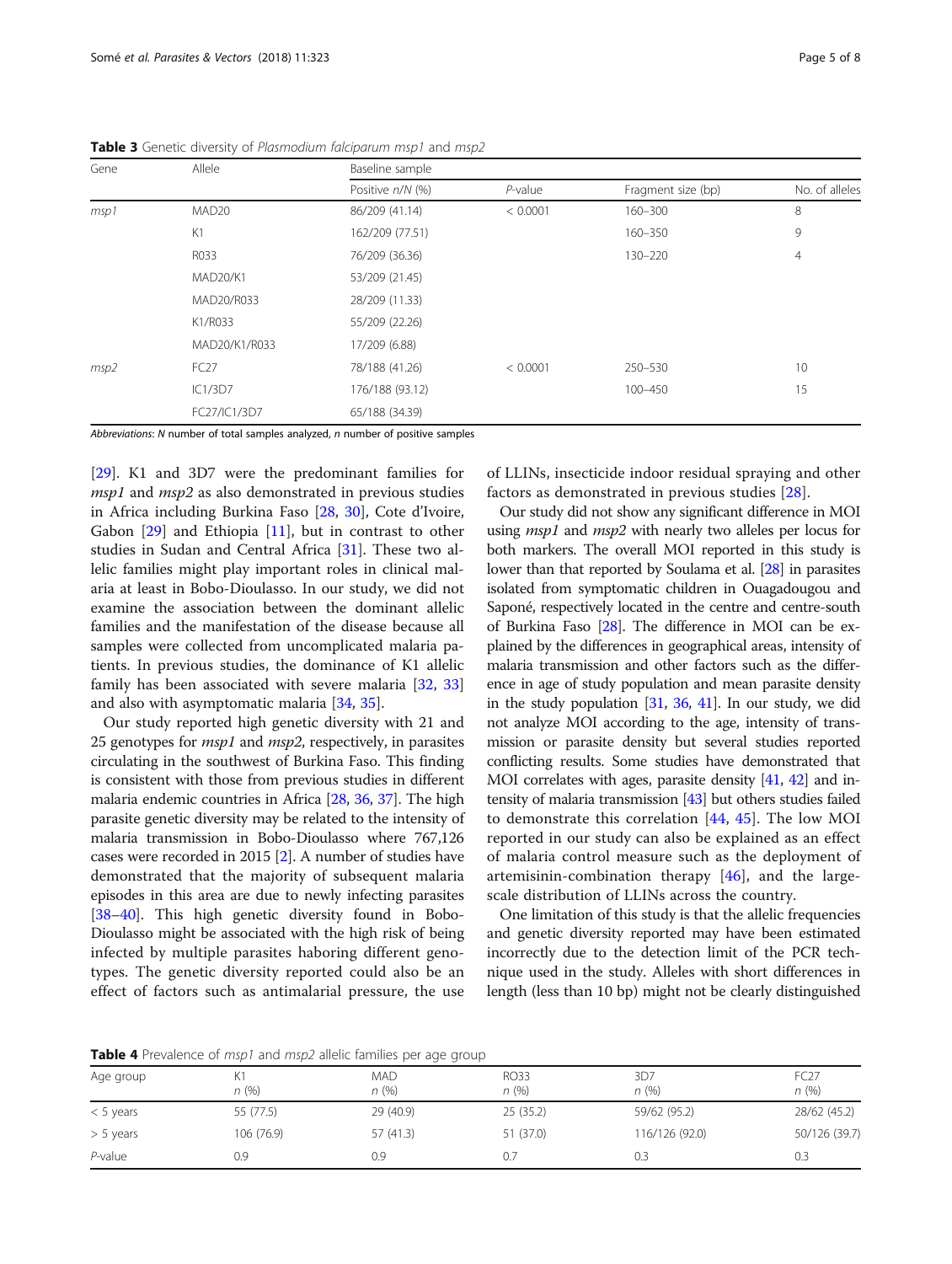| Gene       | MOI      | Monoclonal infection % (n/N) | Polyclonal infection % (n/N) |
|------------|----------|------------------------------|------------------------------|
| msp1       | .8       | 38.1 (56/209)                | 61.9 (153/209)               |
| msp2       | <u>.</u> | 65.6 (123/188)               | 34.4 (65/188)                |
| $P$ -value | 0.01     | < 0.0001                     | < 0.0001                     |

<span id="page-5-0"></span>Table 5 Multiplicity of infection of msp1 and msp2 in symptomatic malaria patients in Bobo-Dioulasso

Abbreviations: N number of samples successfully genotyped for msp1 or msp2; n number of samples with monoclonal or multiclonal infections for msp1 or msp2

as separate alleles on agarose gel and this could lead to a misclassification of the genotype.

#### **Conclusions**

Our study showed high genetic diversity and allelic frequencies of msp1 and msp2 in Plasmodium falciparum isolates from uncomplicated malaria patients in Bobo-Dioulasso. K1 and 3D7 are the most prevalent allelic families. More than 50% of infections are classified as polyclonal infection for msp1 against one-third percent for msp2. The high diversity reported may reinforce the use of *msp1* and *msp2* to distinguish recrudescent from

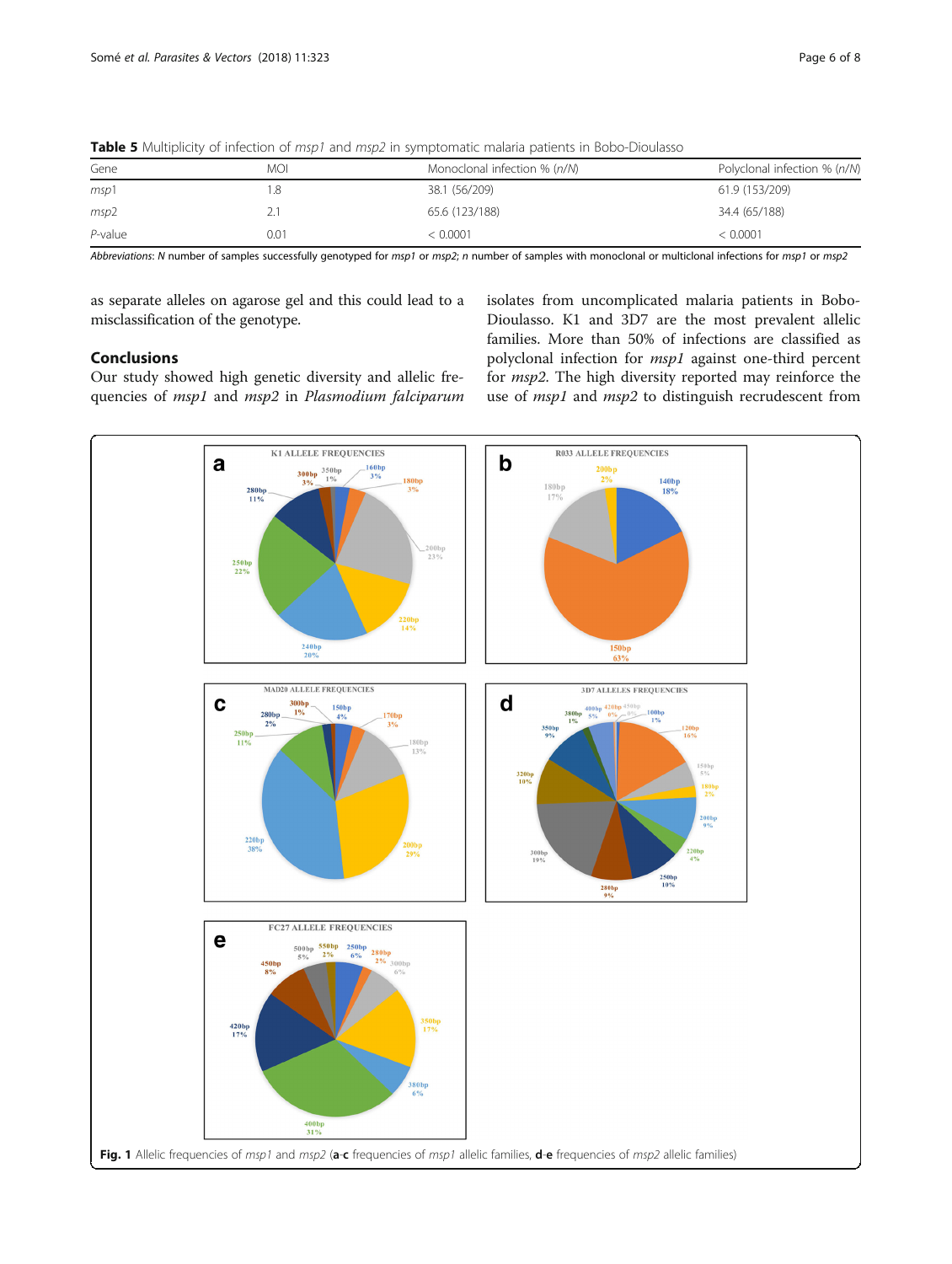<span id="page-6-0"></span>new infection in antimalarial efficacy trials in Burkina Faso. However, further investigations with more powerful techniques such as capillary electrophoresis and DNA sequencing are needed to better characterize the malaria parasites in the country.

#### Abbreviations

ACT: Artemisinin-based combinations therapy; AQ-SP: Amodiaquinesulfadoxine-pyrimethamine; ARN: Acid ribonucleic; DBS: Dried blood spots; DNA: Deoxyribonucleic acid; EIR: Entomological inoculation rate; g/dl: Gram/ deciliter; GLURP: Glutamate-rich protein; KDa: Kilodalton; LLIN: Long-lasting insecticidal nets; MOI: Multiplicity of infection; msp1: Merozoit surface protein; PCR: Polymerase chain reaction; UV: Ultraviolet

#### Acknowledgements

We thank the study participants and their parents or guardians for their participation in the study. We also thank the clinical study teams and the health centers' staff for their continued support. Many thanks are due to Bei Resource for providing controls DNA. This study was funded by the National Malaria Control Program of Burkina Faso.

#### Funding

This study was supported by the Burkinabe National Malaria Control Program.

#### Availability of data and materials

All data generated or analyzed during this study are included in this published article.

#### Authors' contributions

JBO and IZ designed the study. AFS and YS monitored all laboratory activities. AFS provided technical advice for genotyping, data interpretation and wrote the first draft of the manuscript. FN was the clinician of the study. BT, CN and LKT performed all PCR and BT performed statistical analysis of the results. All authors read and approved the final manuscript.

#### Ethics approval and consent to participate

Participants of the clinical study provided written informed consent before their enrollment and the study was approved by the institutional ethic committee of Centre Muraz, Burkina Faso (Ref. A05-2012/CE-CM). All participants received adequate antimalarial treatment.

#### Competing interests

The authors declare that they have no competing interests.

#### Publisher's Note

Springer Nature remains neutral with regard to jurisdictional claims in published maps and institutional affiliations.

#### Received: 11 January 2018 Accepted: 14 May 2018 Published online: 30 May 2018

#### References

- 1. World Health Organization. World malaria report 2016. Geneva: World Health Organization; 2016.
- 2. Burkina Faso: Ministère de la Santé. Annuaire Statistique 2016. SG/DGESS. 2016. p. 342.
- 3. Snounou G, Zhu X, Siripoon N, Jarra W, Thaithong S, Brown KN, et al. Biased distribution of msp1 and msp2 allelic variants in Plasmodium falciparum populations in Thailand. Trans R Soc Trop Med Hyg. 1999;93:369–74.
- 4. Babiker H, Ranford-Cartwright L, Sultan A, Satti G, Walliker D. Genetic evidence that RI chloroquine resistance of Plasmodium falciparum is caused by recrudescence of resistant parasites. Trans R Soc Trop Med Hyg. 1994;88:328–31.
- 5. A-Elbasit IE, ElGhazali G, A-Elgadir TM, Hamad AA, Babiker HA, Elbashir MI, Giha HA. Allelic polymorphism of MSP2 gene in severe P. falciparum malaria in an area of low and seasonal transmission. Parasitol Res. 2007;102:29–34.
- 6. Felger I, Irion A, Steiger S, Beck HP. Genotypes of merozoite surface protein 2 of Plasmodium falciparum in Tanzania. Trans R Soc Trop Med Hyg. 1999;93(Suppl. 1):3–9.
- 8. Babiker HA, Ranford-Cartwright LC, Currie D, Charlwood JD, Billingsley P, Teuscher T, et al. Random mating in a natural population of the malaria parasite Plasmodium falciparum. Parasitology. 1994;109:413–21.
- 9. Bakhiet AM, Abdel-Muhsin AM, Elzaki SE, Al-Hashami Z, Albarwani HS, AlQamashoui BA, et al. Plasmodium falciparum population structure in Sudan post artemisinin-based combination therapy. Acta Trop. 2015;148:97–104.
- 10. Chitarra V, Holm I, Bentley GA, Petres S, Longacre S. The crystal structure of C-terminal merozoite surface protein 1 at 1.8 A resolution, a highly protective malaria vaccine candidate. Mol Cell. 1999;3:457–64.
- 11. Mohammed H, Mindaye T, Belayneh M, Kassa M, Assefa A, Tadesse M, et al. Genetic diversity of Plasmodium falciparum isolates based on MSP-1 and MSP-2 genes from Kolla-Shele area, Arbaminch Zuria District, southwest Ethiopia. Malar J. 2015;14:73.
- 12. Holder AA, Blackman MJ, Burghaus PA, Chappel JA, Ling IT, McCallum-Deighton N, et al. A malaria merozoite surface protein (MSP1)-structure, processing and function. Mem Inst Oswaldo Cruz. 1992;87(Suppl. 3):37–42.
- 13. Apio B, Nalunkuma A, Okello D, Riley E, Egwang TG. Human IgG subclass antibodies to the 19 kilodalton carboxy terminal fragment of Plasmodium falciparum merozoite surface protein 1 (MSP1(19)) and predominance of the MAD20 allelic type of MSP1 in Uganda. East Afr Med J. 2000;77:189–93.
- 14. Woehlbier U, Epp C, Kauth CW, Lutz R, Long CA, Coulibaly B, et al. Analysis of antibodies directed against merozoite surface protein 1 of the human malaria parasite Plasmodium falciparum. Infect Immun. 2006;74:1313–22.
- 15. Takala S, Branch O, Escalante AA, Kariuki S, Wootton J, Lal AA. Evidence for intragenic recombination in Plasmodium falciparum: identification of a novel allele family in block 2 of merozoite surface protein-1: Asembo Bay Area Cohort Project XIV. Mol Biochem Parasitol. 2002;125:163–71.
- 16. Tanabe K, Mackay M, Goman M, Scaife JG. Allelic dimorphism in a surface antigen gene of the malaria parasite Plasmodium falciparum. J Mol Biol. 1987;195:273–87.
- 17. Farrar CT, DePeralta DK, Day H, Rietz TA, Wei L, Lauwers GY, et al. 3D molecular MR imaging of liver fibrosis and response to rapamycin therapy in a bile duct ligation rat model. J Hepatol. 2015;63:689–96.
- 18. Smythe JA, Coppel RL, Day KP, Martin RK, Oduola AM, Kemp DJ, et al. Structural diversity in the Plasmodium falciparum merozoite surface antigen 2. Proc Natl Acad Sci USA. 1991;88:1751–5.
- 19. Silue KD, Felger I, Utzinger J, Beck HP, Smith TA, Tanner M, et al. Prevalence, genetic diversity and multiplicity of Plasmodium falciparum infection in school children in central Cote d'Ivoire. Med Trop (Mars). 2006;66:149–56. (In French)
- 20. Falk N, Maire N, Sama W, Owusu-Agyei S, Smith T, Beck HP, et al. Comparison of PCR-RFLP and Genescan-based genotyping for analyzing infection dynamics of Plasmodium falciparum. Am J Trop Med Hyg. 2006;74:944–50.
- 21. Snounou G, Beck HP. The use of PCR genotyping in the assessment of recrudescence or reinfection after antimalarial drug treatment. Parasitol Today. 1998;14:462–7.
- 22. Cattamanchi A, Kyabayinze D, Hubbard A, Rosenthal PJ, Dorsey G. Distinguishing recrudescence from reinfection in a longitudinal antimalarial drug efficacy study: comparison of results based on genotyping of msp-1, msp-2, and glurp. Am J Trop Med Hyg. 2003;68:133–9.
- 23. Zongo I, Dorsey G, Rouamba N, Dokomajilar C, Lankoande M, Ouedraogo JB, et al. Amodiaquine, sulfadoxine-pyrimethamine, and combination therapy for uncomplicated falciparum malaria: a randomized controlled trial from Burkina Faso. Am J Trop Med Hyg. 2005;73:826–32.
- 24. de la Santé M. Plan d'action 2013 du District Sanitaire de Do. Bobo-Dioulasso: Direction Régionale de la Santé des Hauts-Bassins; 2013.
- 25. Some AF, Sorgho H, Zongo I, Bazie T, Nikiema F, Sawadogo A, et al. Polymorphisms in K13, pfcrt, pfmdr1, pfdhfr, and pfdhps in parasites isolated from symptomatic malaria patients in Burkina Faso. Parasite. 2016;23:60.
- 26. Snounou G, Viriyakosol S, Jarra W, Thaithong S, Brown KN. Identification of the four human malaria parasite species in field samples by the polymerase chain reaction and detection of a high prevalence of mixed infections. Mol Biochem Parasitol. 1993;58:283–92.
- 27. World Health Orgaization. Methods and techniques for clinical trials on antimalarial drug efficacy: genotyping to identify parasite population. Geneva: World Health Orgaization; 2008.
- 28. Soulama I, Nebie I, Ouedraogo A, Gansane A, Diarra A, Tiono AB, et al. Plasmodium falciparum genotypes diversity in symptomatic malaria of children living in an urban and a rural setting in Burkina Faso. Malar J. 2009;8:135.